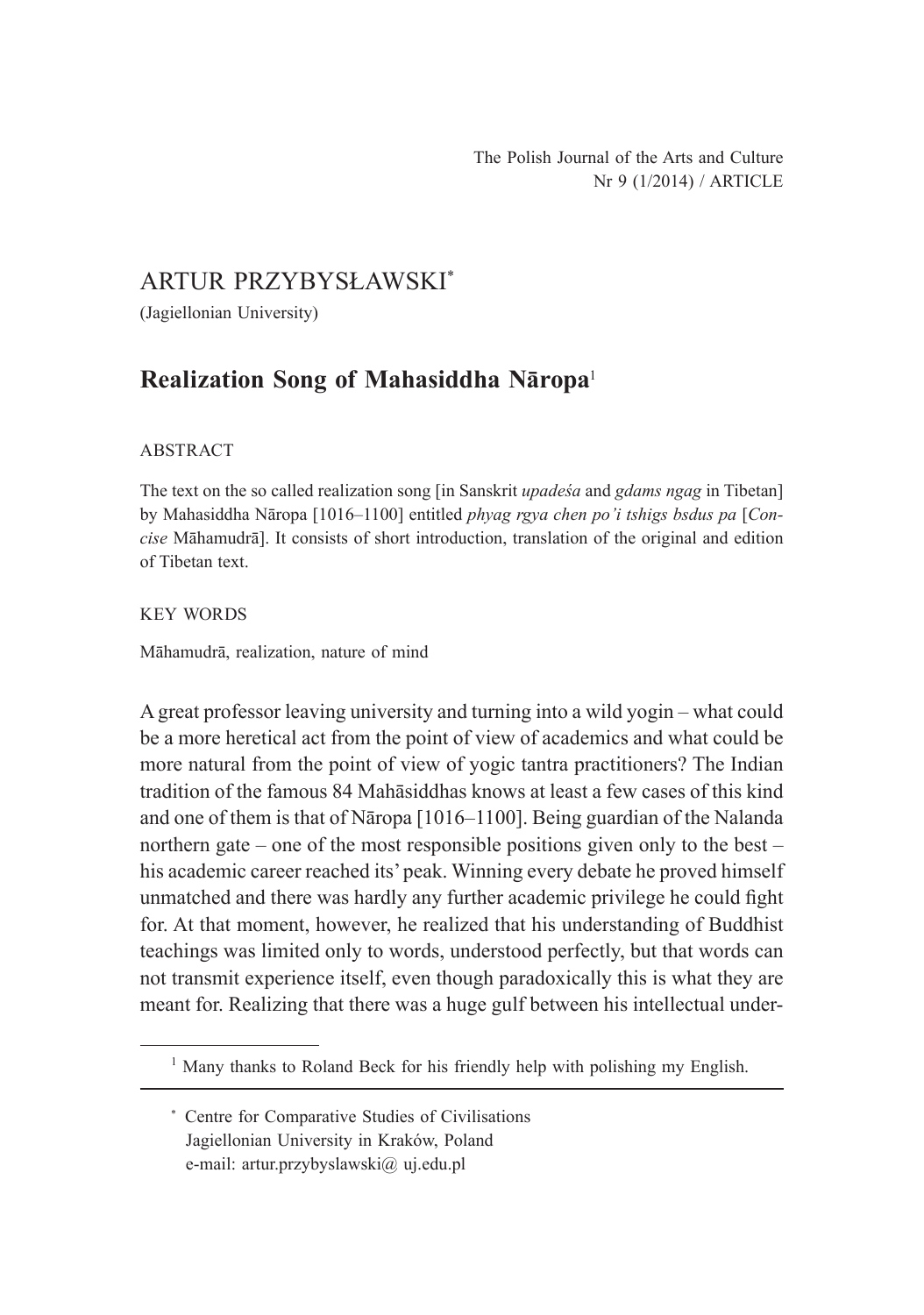standing and real inner experience (or more precisely lack of this experience), he decided to leave Nalanda and set off in search of the one who could teach him how to experience the meaning of the teachings of the Buddha.

When he announced his intention to seek the Guru who would reveal the sense to him, the congregation at Nalanda thought: ʻAmong the former abbots there was no scholar so profound as our Nāropa. In performing the duties of an abbot he explained the Doctrine in a holier way than others; when he talked about grammar, logic, Sūtras, or Tantras, he gave superworldly explanations; when he performed the rites of the awakening of an enlightened attitude of confirmation, and other initiations, he was unsurpassable in grace; when he instructed those who practiced meditation he was especially gifted in explaining the experiences and realizations. If such an abbot were to go to another country we should be like fish on dry land', and they all were plunged in despair.<sup>2</sup>

All the greatest scholars of Nalanda, five hundred as it is said in his biography, begged him to stay, but this was of no avail and Nāropa finally declared:

I know all the scriptures that are like the sea, All five branches of learning have I mastered With grammar and epistemology, Yet without a competent Guru The fire of my craving will not die. If my yearning be not stilled By the Guru's grace which is like The nectar stream of Tantra essence Wide as the ocean, despite my attainments, Virtues and supersensible cognitions, I have not seen Reality. $3$ 

After many years spent together with his master Tilopa he obtained the experience of realizing the nature of mind called māhamudrā. Although this experience could not be expressed in words, as he admitted, he composed thirteen stanzas pointing it out. Pointing out not in the sense of describing the experience but more as a trial to trigger the same experience in the mind of a disciple. This kind of instruction is called in Sanskrit *upadeśa* and *gdams ngag* in Tibetan.

<sup>2</sup> *The life and teaching of Nāropa* [by lha'i btsun pa rin chen rnam rgyal], trans. H. V. Guenther, Shambala: South Asia Editions 1999, p. 27.

 $3$  Ibidem, p. 28.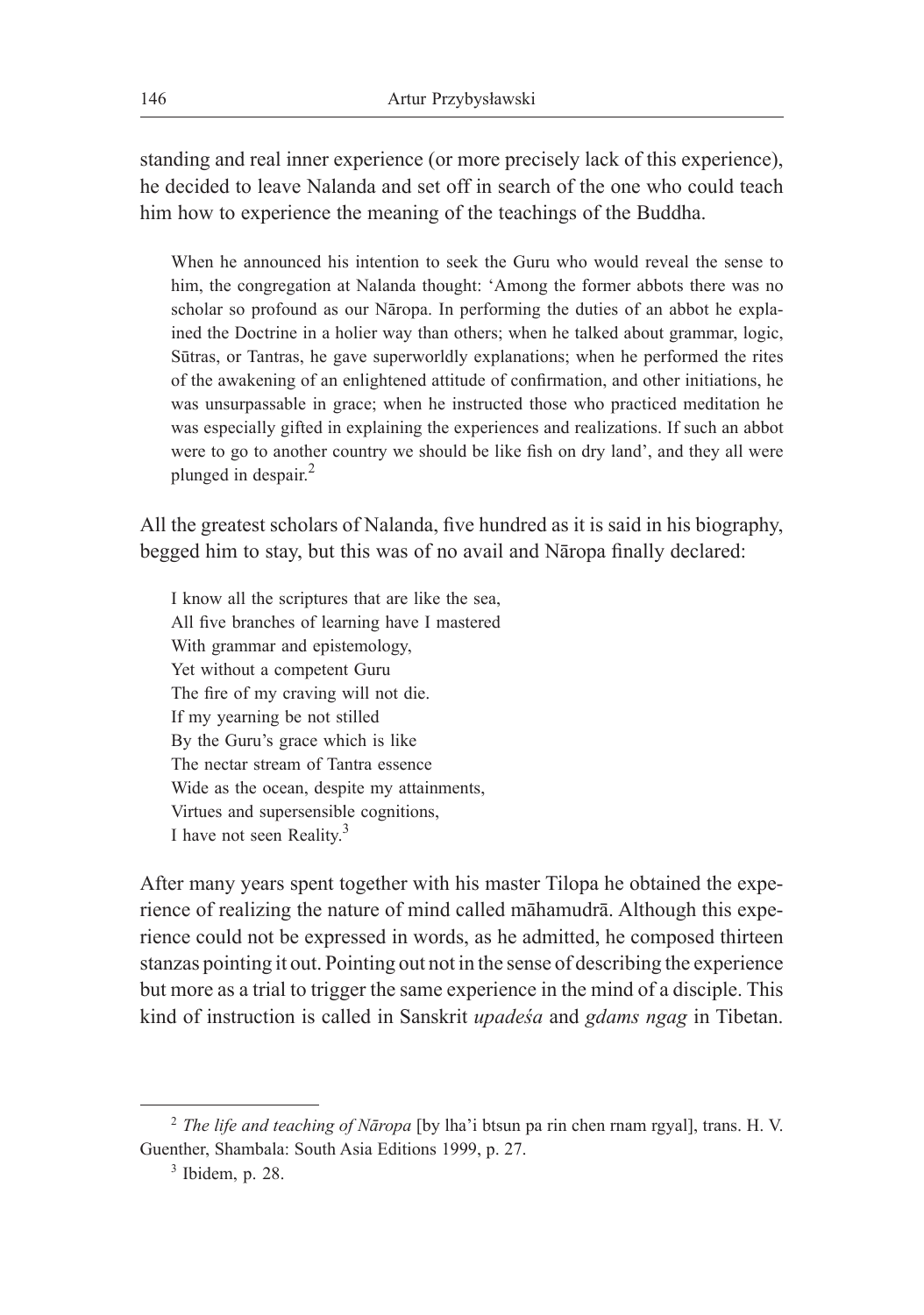*gdams ngag* refers essentially to the immediate, heartfelt instructions and admonitions of master to disciple concerning directly liberative insight and practice. *gDams ngag*  in this sense is, in the final analysis, a product solely of the interrelationship between master and disciple; it is the non-repeatable discourse event in which the core of the Buddhist enlightenment comes to be manifestly disclosed.<sup>4</sup>

They are thus pointing out instructions only for the fortunate ones, as Nāropa puts it, for particularly gifted and close students who are ready to receive them properly. Before Nāropa himself was taught in the same way by Tilopa, his master who started his māhamudrā teachings in the following way:

Though māhamudrā cannot be taught, You who underwent hardships and pays respect to the lama, Who endowed with endurance of suffering and with intelligence, You, the fortunate one, treat your mind/heart in the following way!<sup>5</sup>

Having spent many years with his closest student and teaching him in the most extreme way,<sup>6</sup> Tilopa prepared Nāropa for receiving the highest Buddhist teachings. In a similar way to what would soon follow – namely the twenty years spent by Marpa [*mar pa chos kyi blo gros*, 1012–1097] with his master Nāropa – Nāropa himself finally became ready for the same teaching and the same experience. As Nāropa was taught to treat his heart or his mind – since the word *snying po* used here is ambiguous – in the māhamudrā way, later he gave his heart-felt or mind-felt oral teachings [*snying gtam*] to an equally fortunate Marpa. Even though the original Sanskrit text is lost, the Tibetan translation can be treated almost as original, since it was translated by Marpa himself who was the first and most fortunate – as Nāropa once was – addressee of this teachings, and could be clarified directly with its author.

Soon Marpa became the legend of Tibetan Buddhism who was able to transplant Indian tantric Buddhism to the Land of Snow. Thus he is called *pha* 

<sup>4</sup> M. Kapstein, "*gDam ngag*: Tibetan Technologies of the Self", [in:] *Tibetan Literature. Studies in Genre*, eds. J. I. Cabezón, R. R. Jackson, New York, Ithaca: Snow Lion 1996, p. 276.

<sup>5</sup> Tilopa *phyag rgya chen po'i man ngag*, [in:] *nges don phyag rgya chen po' khrid mdzod*, Kalimpong: Shri Diwakar Publications, vol. tsa, p. 438 [phyag rgya chen po bstan du med gyur kyang// dka' ba spyod cing bla ma la gus pas// sdug bsngal bzod ldan blo ldan nA ro pa// skal ldan khyod kyi snying la 'di ltar byos//].

<sup>&</sup>lt;sup>6</sup> The biography of Naropa is probably one of the most incredible stories of spiritual development not only in Buddhist tradition but in the culture of the world. The hardships Naropa went through made Tibetans to explain his Sanskrit name to mean "sick corpse" since *na* in Tibetan means to be ill and *ro* means corpse.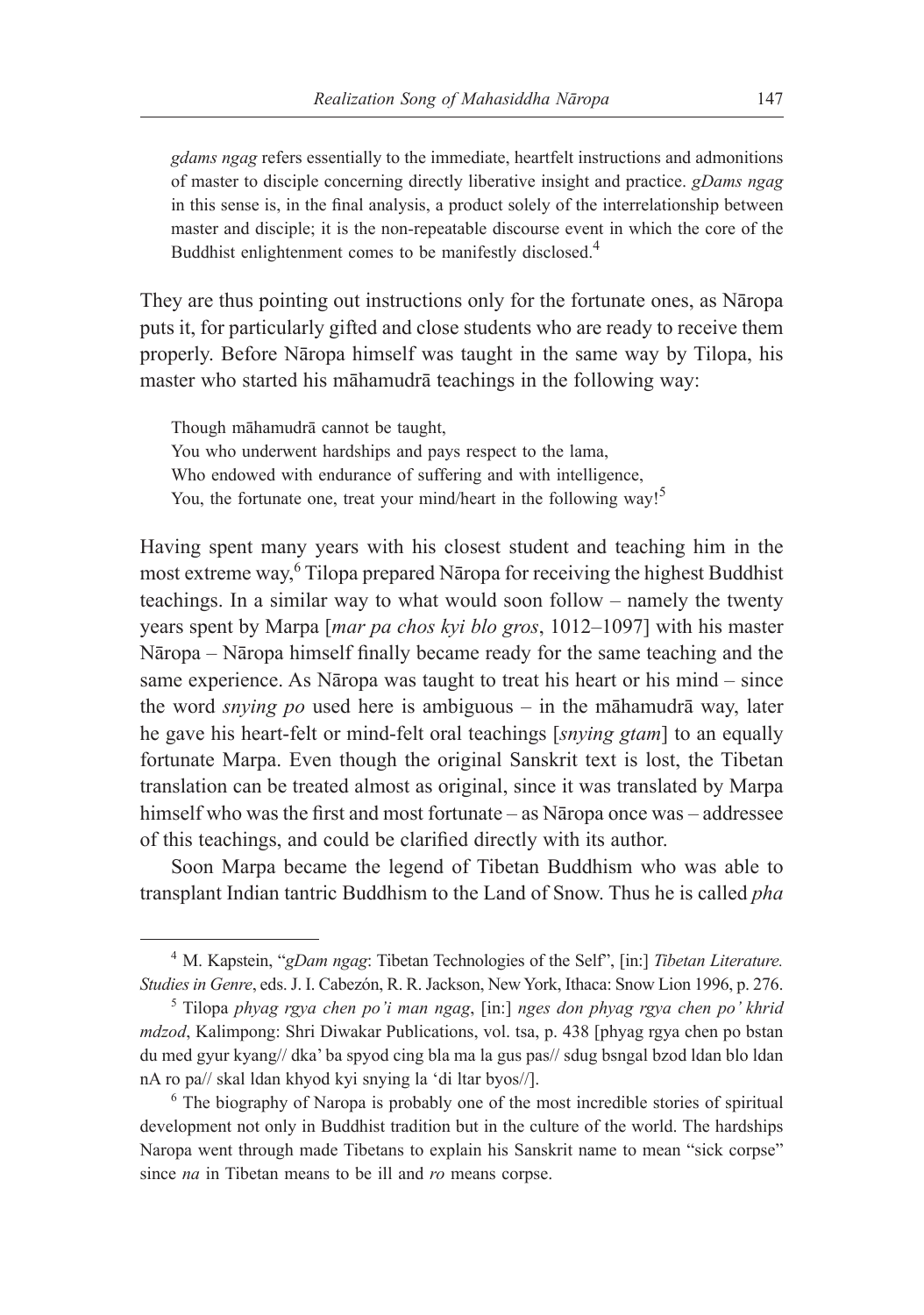*mar pa lo tsa ba* – Father Marpa The Translator. In Tibetan tradition there are two types of translators: *skad sgyur pa* meaning literally ʻthe one who changes one speech into another', and *lo ts'a ba* meaning ʻthe one who translates not only words but also the meaning and experience'. Thus Marpa translated and transmitted the meaning of highest Buddhist teachings, in search of which Nāropa once upon the time left Nalanda.

In Tibetan tradition miracles are classified in two categories: the so-called ordinary miracles and extraordinary miracles. Into the first category the ability to fly or to go through a wall and to heal are included along with many others. The second category comprises in fact only one type of miracle: that is a change of mind. All Buddhist practice is in the end about transforming one's mind, that in turn amounts to a total transformation of everything, since  $$ as *Lankāvatārasūtra* says – everything is mind. This is the highest miracle and highest Buddhist magic. The text translated below tells the story of this transformation.

## TRANSLATION

*Mahāsiddha Nāropa*

# **Concise Māhamudrā**

In the language of India: *Māhamudrā sanyatamitha* In the language of Tibet: *phyag rgya chen po'i tshigs bsdus pa* [*Concise Māhamudrā*]

#### Prostration to the state of great bliss!

First [Nāropa] taught the meaning of māhamudrā of perception:

As for the so called māhamudrā, All phenomena are your own mind. Seeing the outer object is deluded mind. Like a dream it is empty of nature.

Secondly, [Nāropa] taught the meaning of māhamudrā of awareness:

Mind is also mere movement of mindful awareness. Without essence it is the force of wind [*prāṇa*].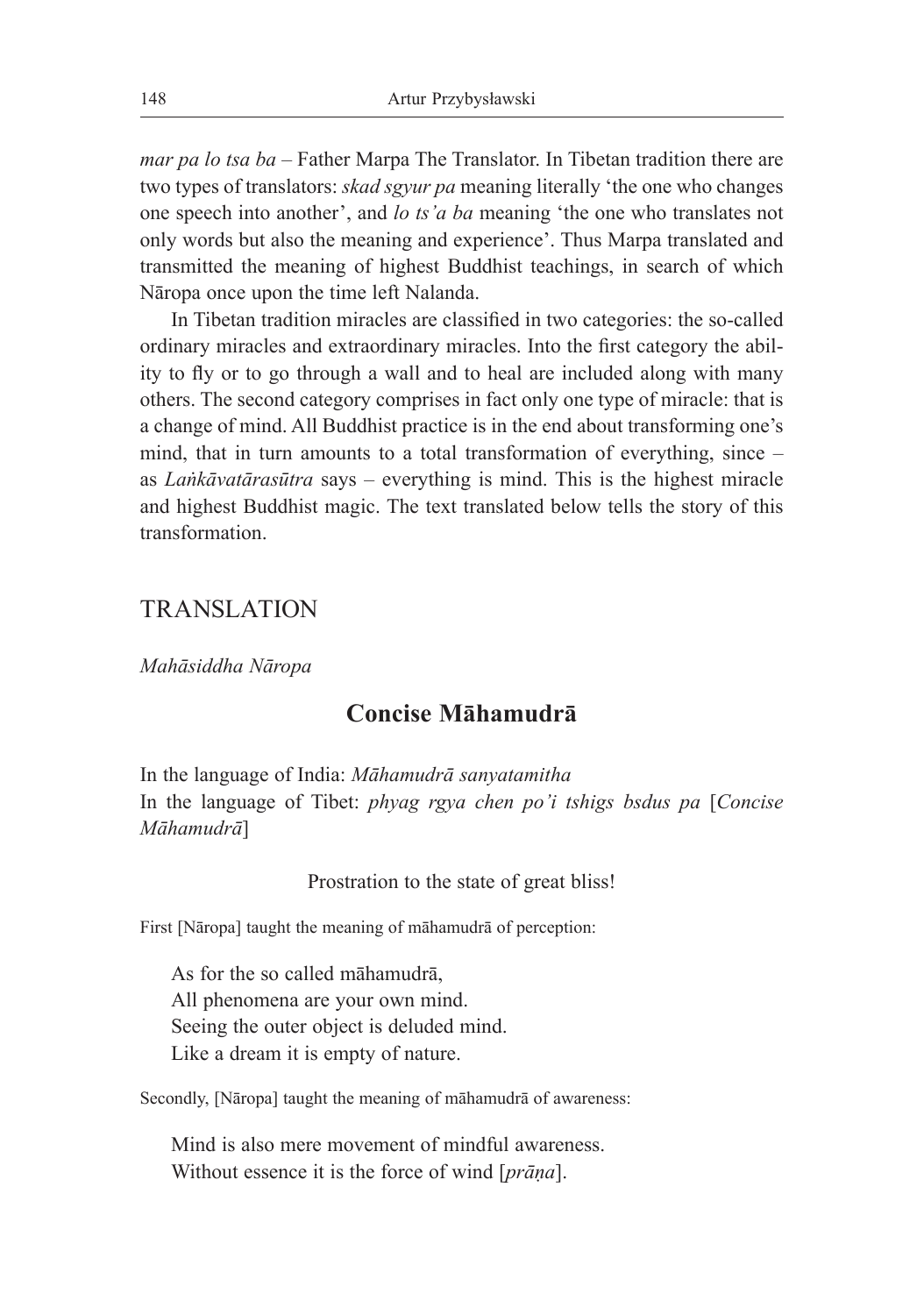Empty of nature it is like space. All phenomena  $-$  like space  $-$  stay equal.

Thirdly, [Nāropa] taught the meaning of māhamudrā of unity:

Speaking about so called māhamudrā, By it's nature it is not to be shown. That is why suchness of mind Is the very state of māhamudrā.

Thus [Nāropa] taught māhamudrā of the view of perception, awareness [and] unity. Furthermore in case of māhamudrā of medtitation there are three [points]. Firstly, [Nāropa] taught the meaning of māhamudrā of the way things are.

There is nothing elaborated and to be changed about it If one sees and realizes it itself, All manifestations and existence are māhamudrā Because of great dharmakāya being utterly pervasive.

(original editorial note: In this place of the text, two stanzas can not be read) [Secondly, [Nāropa] taught the meaning of māhamudrā of the way of realizing]

One should spontaneously leave it essentially non-elaborated – Inconceivable dharmakāya. If one leaves it without searching, this is the meditation. Through searching, meditation [becomes] a deluded state of mind.

Like space and magical display, Since meditating and non-meditating are not two, How could there be freedom [from delusion] or non-freedom? The yogi realizes this way.

Once again concerning māhamudrā of behaviour, there are three and firstly [Nāropa] taught the meaning of māhamudrā of self-liberation.

Knowing suchness frees one From all positive and evil karma. Afflictions are great primordial consciousness; Helping the yogi like fire in the forest.<sup>7</sup>

<sup>&</sup>lt;sup>7</sup> The same way the fire rapidly consumes the forest, it erases all karmas.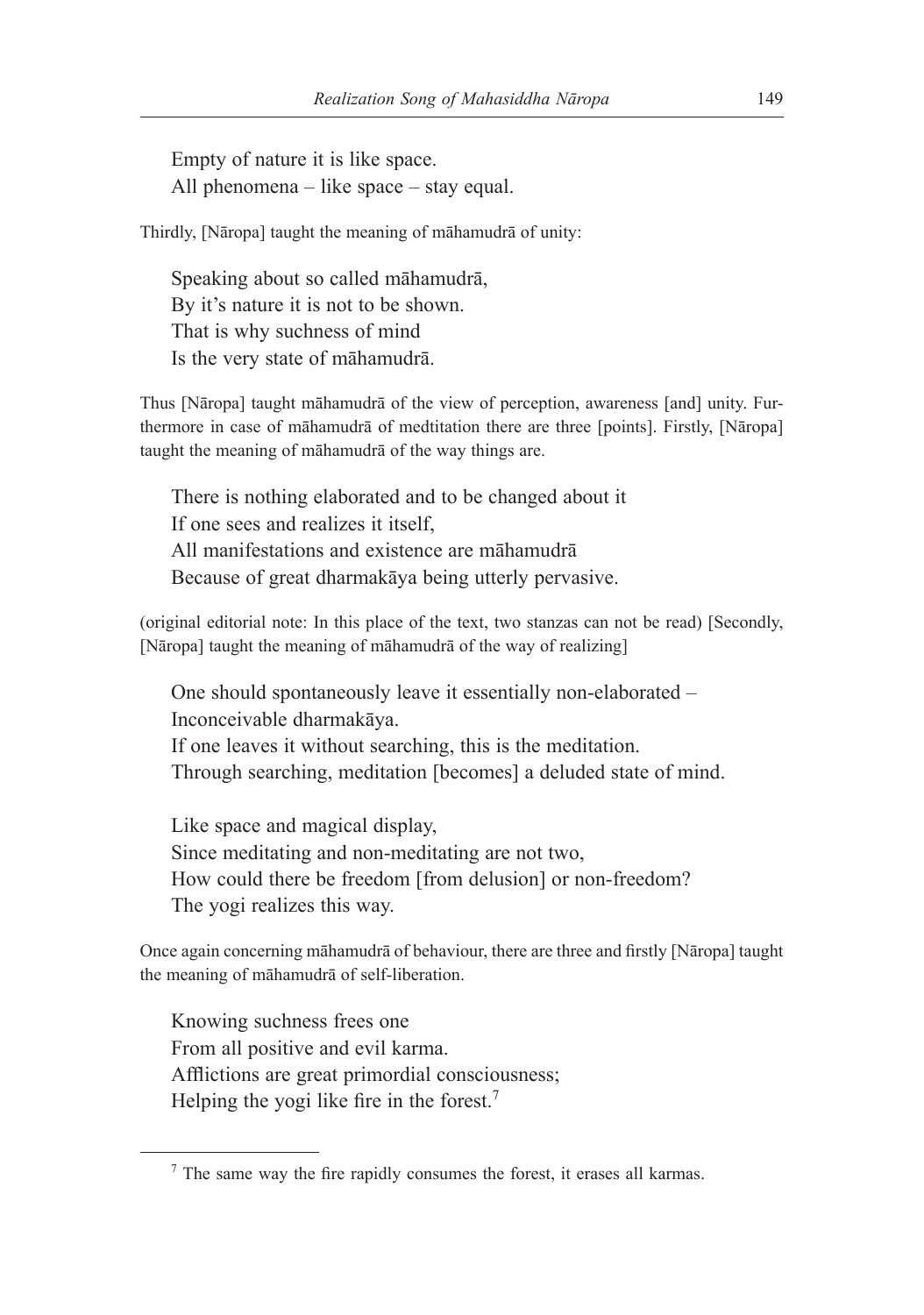Secondly, [Nāropa] taught the meaning of māhamudrā of equal taste.

How there can be time for going and staying? If you went into a monastery,<sup>8</sup> what is the meditation there? If suchness is not realized, Nothing else can give you but temporary liberation.

Thirdly, [Nāropa] taught the māhamudrā of indivisibility.

If you realize thatness, what binds you? From staying undistracted in this state, There is no staying in equanimity or not staying To be elaborated upon with remedy and meditated on.

Once again concerning māhamudrā of result there are three. Firstly, [Nāropa] taught the meaning of māhamudrā of manifestations and samsaric existence.

There is nothing at all established here. Manifestations self-liberated are the expanse of phenomena [*dharmadhātu*]. Conceptions self-liberated are great primordial consciousness. Non-dual equality is the dharmakāya.

Secondly, [Nāropa] taught the meaning of māhamudrā of samsara and nirvana.

Like waters of a great riverrun flowing down Whatever you do has the meaning. Here it is the permanent state of Buddha itself. No place for samsara, [just] great bliss!

Thirdly, [Nāropa] taught the meaning of māhamudrā of the ultimate.

Phenomena themselves are empty of own nature; Intellect clinging to the empty one is cleared away right on the spot. Free from intellectualizing, no fabrication in mind This is the path of all Buddhas.

Finally [Nāropa] gave oral instruction and dedicated merit.

For the most fortunate ones I put this heartfelt advice in words.

<sup>8</sup> Literally *dgom pa* means place far away from the city.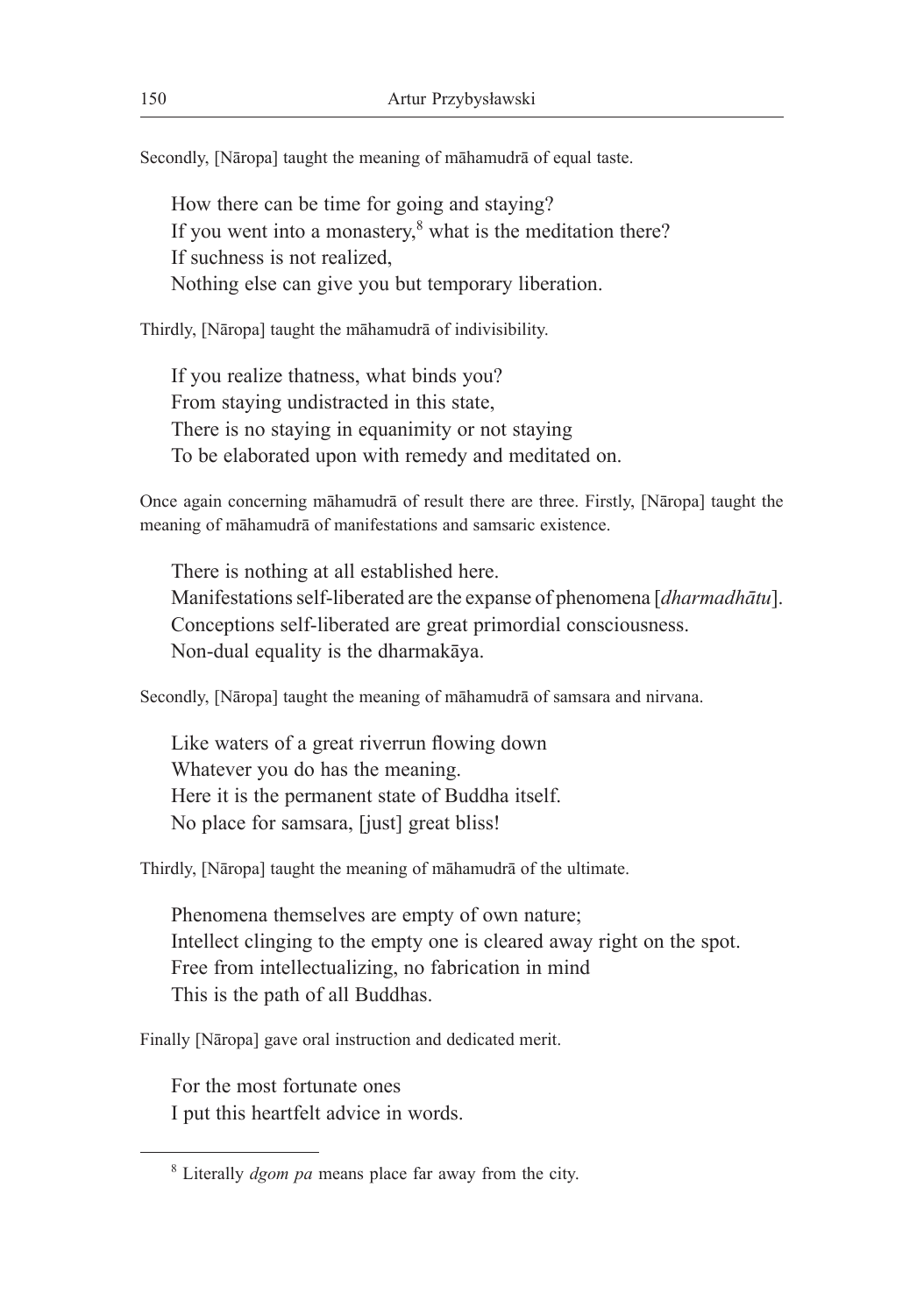May, through it, all beings without exception Abide in māhamudrā!

*Granted by Mahāpaṇḍita Nāropa to Marpa Chökyi Lodrö in Puṣpahari.*

*Śubham astu sarvajagatām*. In this way the whole māhamudrā was summarized in thirteen verses. Concerning these teachings, the divisions on the topic should be made consistently with the meaning and they should be understood in detail from oral instructions. One should not rely on debates. And since it was written down from old books I [*5th zhwa dmar dkon mchog yan lag*, 1526–1583] do not think I changed it.

# EDITION OF TIBETAN ORIGINAL TEXT

Edition and translation are based on the following edition: edition based on: *nges don phyag rgya chen po' khrid mdzod*, Kalimpong: Shri Diwakar Publications, vol. tsa, pp. 445–449. The text contains also short interlinear commentary by 5th *zhwa dmar dkon mchog yan lag*.

phyag rgya chen po'i tshig bsdus pa bzhugs so//

rgya gar skad du/ Māhamudrā sanyatamitha// bod skad du/ phyag rgya chen po'i tshig bsdus pa//

bde chen ngang la phyag 'tshal lo//

dang po snang ba phyag rgya chen po'i don du gsungs pa/

phyag rgya chen por brjod bya ba// chos rnams thams cad rang gi sems// phyi rol don mthong 'khrul pa'i blo// rmi lam bzhin te ngo bos stong//

gnyis pa rig pa phyag rgya chen po'i don du gsungs pa/

sems kyang dran rig 'gyu ba tsam// rang bzhin med de rlung gi rtsal// ngo bos stong pa nam mkha' 'dra// chos kun mkha' 'drar mnyam gnas pa'o//

gsum pa zung 'jug phyag rgya chen po'i don du gsungs pa/

phyag rgya che zhes brjod pa ni// rang gi ngo bos bstan du med// de phyir sems kyi de bzhin nyid// phyag rgya chen po'i ngang nyid do//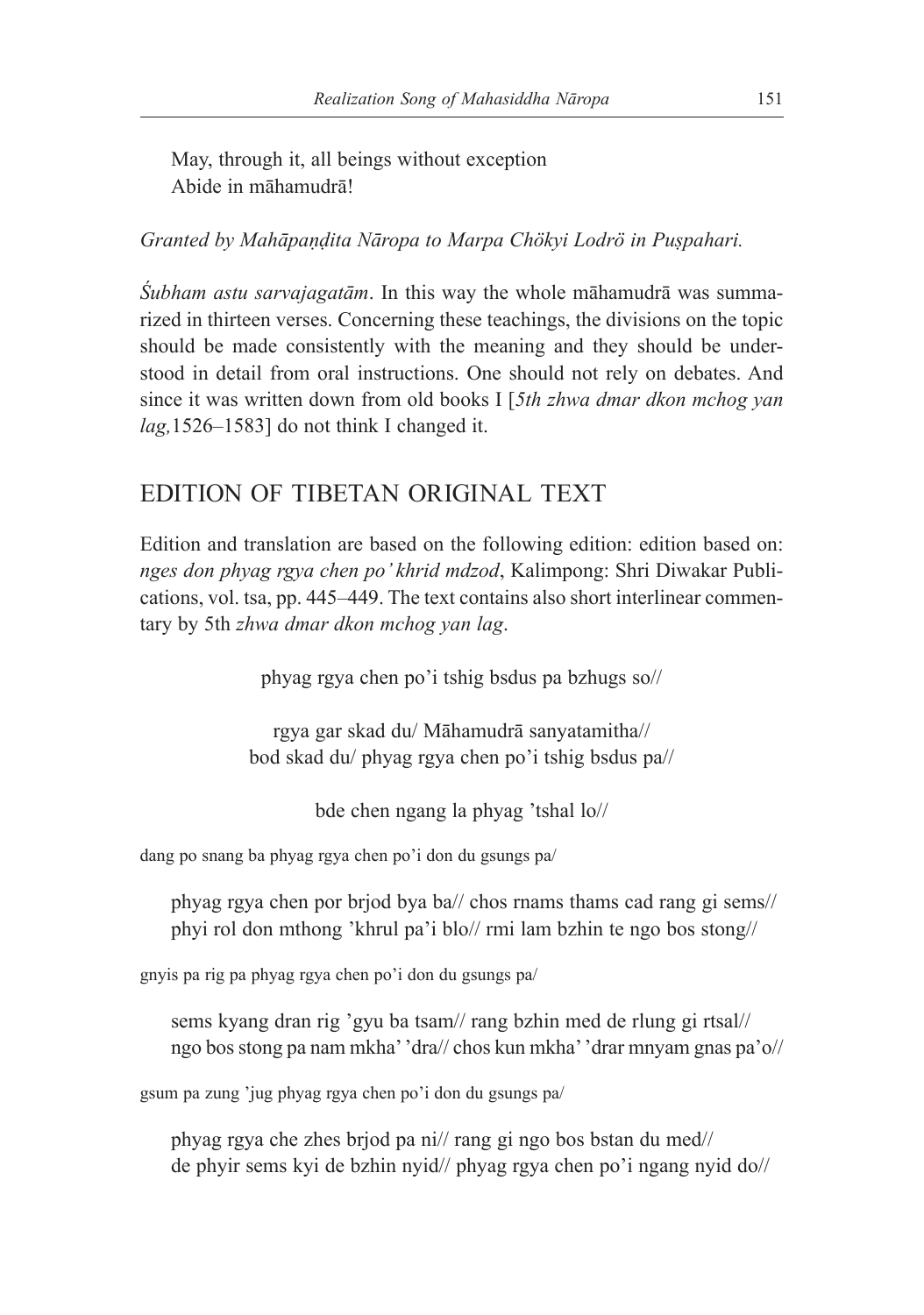de ltar snang ba/ rig pa/ zung 'jug gsum gyi lta ba phyag rgya chen po bstan pa la/ slar yang sgom pa phyag rgya chen po la gsum gyi/ dang po gnas lugs phyag rgya chen po'i don du gsungs pa/

de la bcos shing bsgyur du med// gang gis de nyid mthong rtogs na// snang srid thams cad phyag rgya che// chos sku khyab gdal chen por bas//

'di nas bcad gnyis pa'i mtshan mi snang/ [gnyis pa rtogs tshul phyag rgya chen po'i don du gsungs pa/]

rang bzhin ma bcos lhug par gzhag/ bsam du med pa'i chos kyi sku// ma btsal bzhag na sgom pa ste// btsal zhing sgom pa 'khrul pa'o blo//

gsum pa rtogs tshul phyag rgya chen po'i don du gsungs pa/

mkha' dang cho 'phrul ji lta bar// bsgom dang mi sgom gnyis med pas// bral dang mi bral ga la yod// rnal 'byor pas ni de ltar rtogs//

slar yang spyod pa phyag rgya chen po la gsum gyi/ dang po rang grol phyag rgya chen po'i don du gsungs pa/

dge dang sdig pa'i las rnams kun// de nyid shes pas grol bar 'gyur// nyon mongs ye shes chen po ste// nags la me bzhin rnal 'byor grogs//

gnyis pa ro snyoms phyag rgya chen po'i don du gsungs pa/

'gro dang 'dug dus ga la yod// dgon par phyin na bsam gtan ci// de nyid ma rtogs gang gis kyang// gnas skabs tsam las grol mi 'gyur//

gsum pa dbyer med phyag rgya chen po'i don du gsungs pa/

de nyid rtogs na gang gis 'ching// ngang la ma yengs gnas pa las// mnyam par gzhag dang ma gzhag ces// gnyen pos bcos shing bsgom du med//

slar yang 'bras bu phyag rgya chen po la gsum gyi/ dang po snang srid phyag rgya chen po'i don du gsungs pa/

'di la gang yang ma grub ste// snang ba rang grol chos kyi dbyings// rtog pa rang grol ye shes che// gnyis med mnyam pa chos sku'o//

gnyis pa 'khor 'das phyag rgya chen po'i don du gsungs pa/

chu bo chen po'i rgyun 'babs ltar// ji ltar spyad kyang don dang ldan// 'di ni rtag tu sangs rgyas nyid// 'khor ba yul med bde ba che'o//